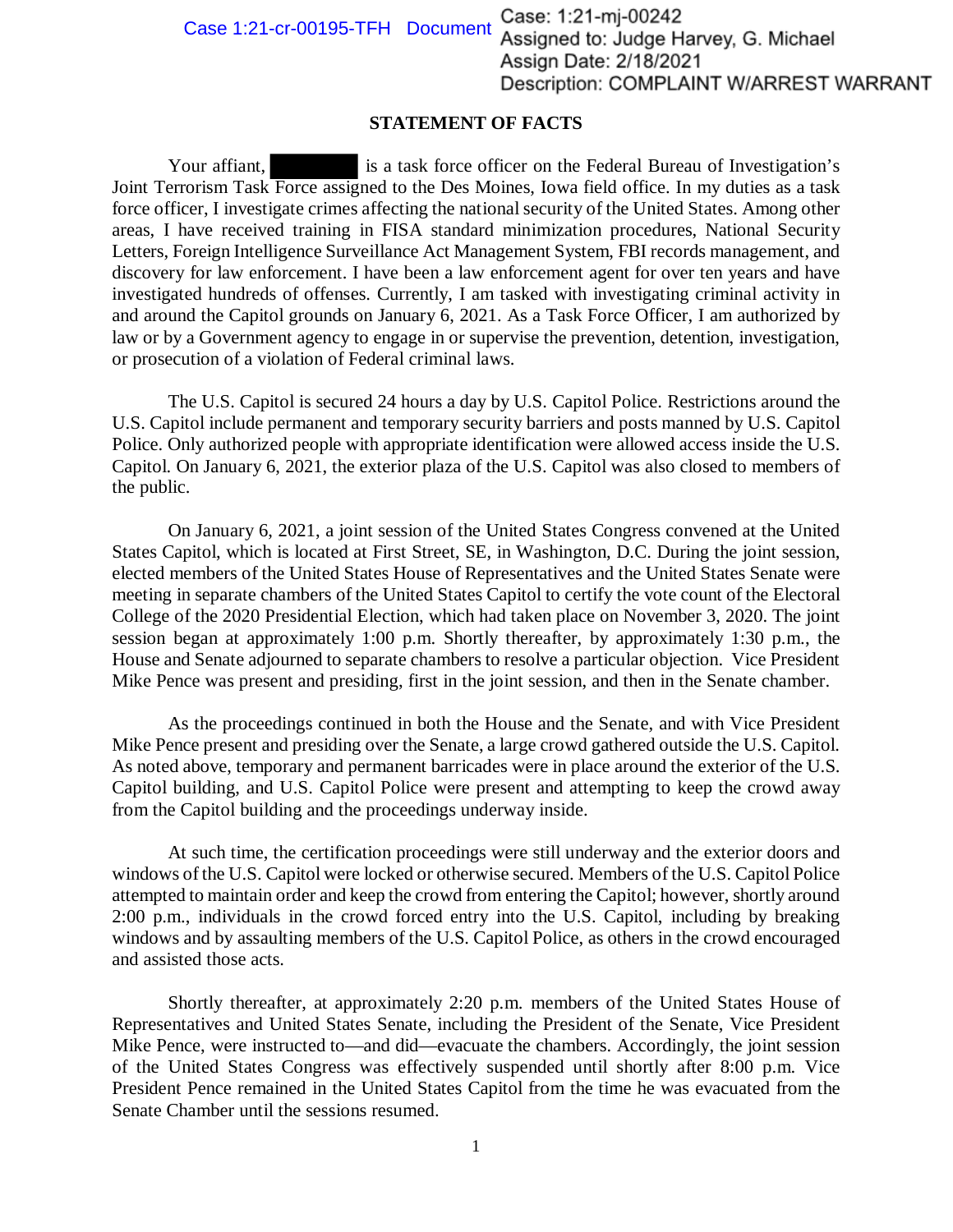## Case 1:21-cr-00195-TFH Document 1-1 Filed 02/18/21 Page 2 of 7

 appeared to be captured on mobile devices of persons present on the scene depicted evidence of violations of local and federal law, including scores of individuals inside the U.S. Capitol building During national news coverage of the aforementioned events, video footage which without authority to be there, including the defendants at issue below.

 SANDOVAL and her son, SALVADOR SANDOVAL JR, at the U.S. Capitol on January 6, 2021. Your affiant received a tip regarding the presence and involvement of DEBORAH Your affiant thus began an investigation.

than 10 years and routinely communicates with her via Social Media Platform 1.<sup>1</sup> Your affiant prior to January 6, 2021, DEBORAH SANDOVAL stated that she intended to travel to Your affiant interviewed Witness 1, who has known DEBORAH SANDOVAL for more reviewed conversations between Witness 1 and DEBORAH SANDOVAL. On these messages, Washington, D.C. on January 5 and to return on January 7. She also stated that "This is history in the making Saving America." After January 6, DEBORAH SANDOVAL sent pictures of herself outside the United States Capitol during the riots. Your affiant has included one here:



 from inside the Capitol Crypt. DEBORAH SANDOVAL did not identify herself in the Crypt video and her own face was not visible. The video shows dozens of individuals, however, draped in Trump flags and wearing Trump hats, helmets, and gasmasks. At least one individual has a DEBORAH SANDOVAL also messaged a video that your affiant recognized to be taken bullhorn.

 $\overline{a}$ 

<sup>&</sup>lt;sup>1</sup> Your affiant reviewed the social media profile Witness 1 attributed to DEBORAH SANDOVAL. In addition to obvious indicia such as the name of the profile ("Deborah Sandoval"), your affiant observed further indicia that the and has hundreds of photos. DEBORAH SANDOVAL, SALVADOR SANDOVAL JR, and other family members social media profile does, in fact, belong to DEBORAH SANDOVAL. The profile has existed for numerous years appear repeatedly in these photos at holiday gatherings, vacations, and other events.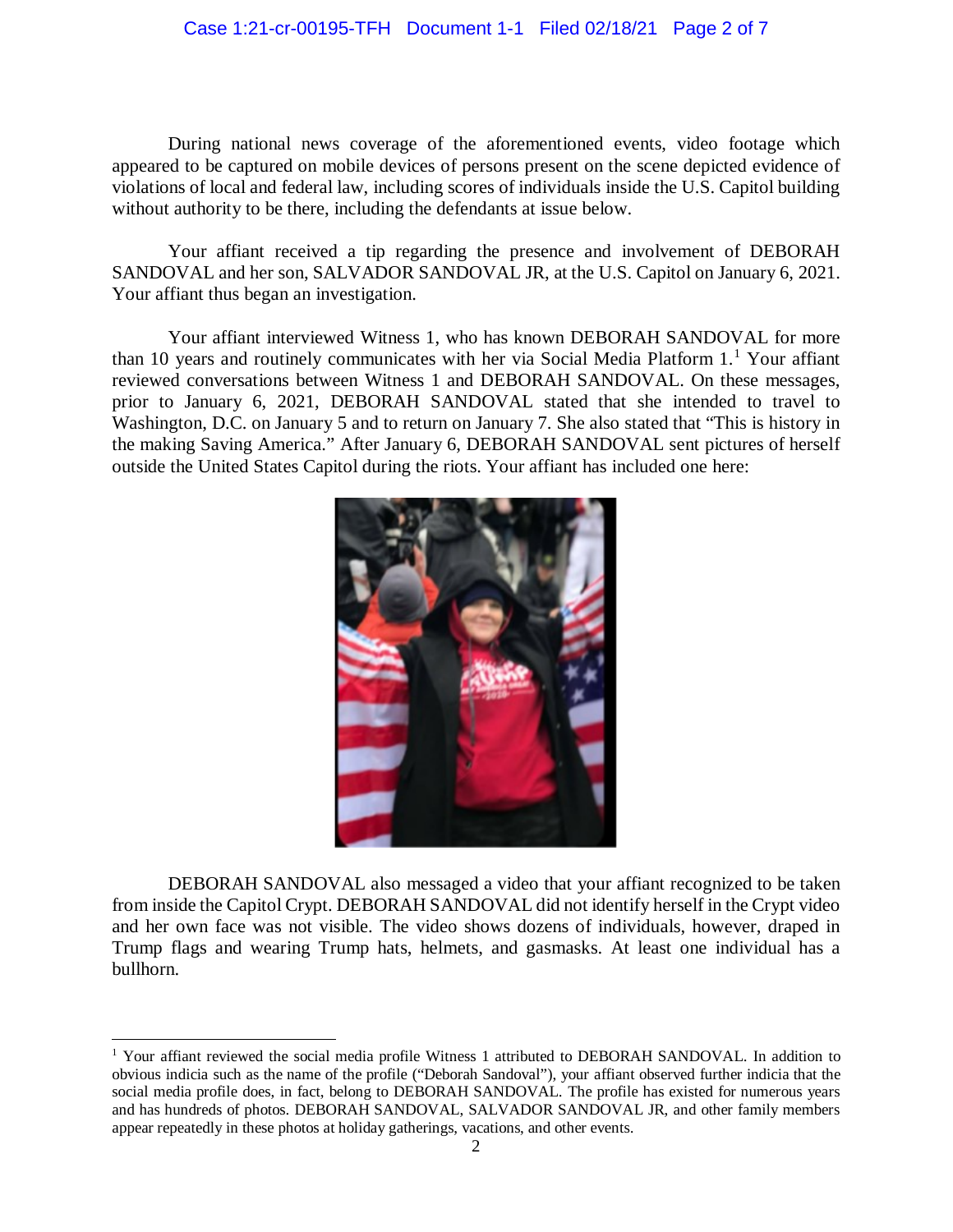## Case 1:21-cr-00195-TFH Document 1-1 Filed 02/18/21 Page 3 of 7

To confirm that DEBORAH SANDOVAL herself filmed this video inside the Capitol Crypt, your affiant reviewed closed circuit television (CCTV) taken from the Capitol Crypt on January 6, 2021. Your affiant compared the video footage shared by DEBORAH SANDOVAL and the CCTV and was able to identify DEBORAH SANDOVAL as being inside the Capitol Crypt.

 On the CCTV, DEBORAL SANDOVAL holds her phone in her hand while walking about, the CCTV perfectly mirror the movements of the individual filming the video shared by DEBORAH SANDOVAL with Witness 1. Further, the clothing worn by the individual seen on the CCTV is consistent with pictures from just outside the Capitol that DEBORAH SANDOVAL female wrapped tightly in an American flag with a dark winter hat, a sweatshirt with white writing on the chest underneath a hooded jacket. Your affiant has included a screen shot of the CCTV which is consistent with an individual filming the location. The movements of the individual on shared with Witness 1. As shown above, the shared photo and the CCTV show a short, heavyset here:



 Media Platform 1, other photos publicly available on the profile page associated with DEBORAH SANDOVAL. The images are consistent. Based on the above set of facts, your affiant believes he offenses further detailed below and was unlawfully inside the Capitol during the riots of January  $6, 2021.$ Your affiant has compared the pictures shared by DEBORAH SANDOVAL via Social SANDOVAL on Social Media Platform 1 and a driver's license photo of DEBORAH has established probable cause showing that DEBORAH SANDOVAL committed the federal

 6, 2021. According to Witness 1, DEBORAH SANDOVAL was accompanied by her son, SALVADOR SANDOVAL JR., at the riots on January 6, 2021. This information has been corroborated by further video evidence.

 Your affiant received a tip from Witness 2 that SALVADOR SANDOVAL JR was present via Social Media Platform 2. To confirm that the video was in fact from SALVADOR at the riots. Witness 2 provided a video that IT had received from SALVADOR SANDOVAL JR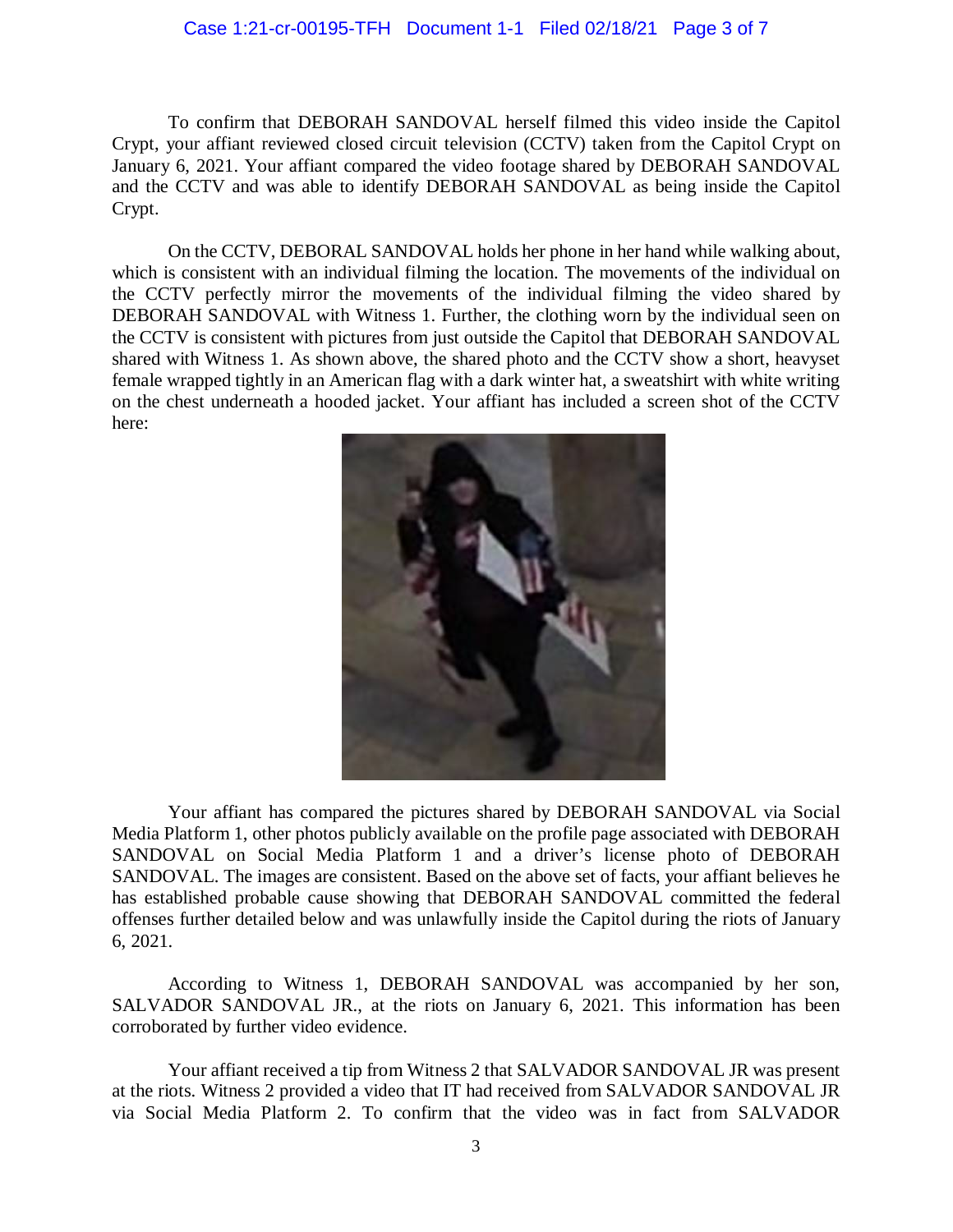## Case 1:21-cr-00195-TFH Document 1-1 Filed 02/18/21 Page 4 of 7

 SANDOVAL, your affiant requested subscriber information from Social Media Platform 2. Social Media Platform 2 provided the date of creation for the account (October 18, 2015), email member who is currently incarcerated. In addition, Witness 1, who has known SALVADOR SANDOVAL JR for over ten years, confirmed that the individual on the video is SALVADOR associated with the account [\(salvadors.sandoval@yahoo.com](mailto:salvadors.sandoval@yahoo.com)) and phone number associated with the account. Your affiant examined Department of Correction calling records and was able to confirm that SALVADOR SANDOVAL JR was using the same phone number to contact a family SANDOVAL JR.

The video is self-recorded and shows the defendant's face in close proximity. Your affiant has included screen shots of the video here:



 then pans to the US Capitol Building where dozens of individuals are draped in Trump flags and On the video, SALVADOR SANDOVAL JR states, "We're at the State Capitol, or the U.S. Capitol." In a second video clip, SALVADOR SANDOVAL JR states, "Got pepper sprayed in the face and mouth…Got out cause I could hear a break, and there's still people inside." The video chanting "USA, USA, USA!" in front of the Rotunda entrance.

 To confirm that SALVADOR SANDOVAL JR did, in fact, enter the Capitol building as he inferred in his video, your affiant reviewed CCTV footage from inside the rotunda within the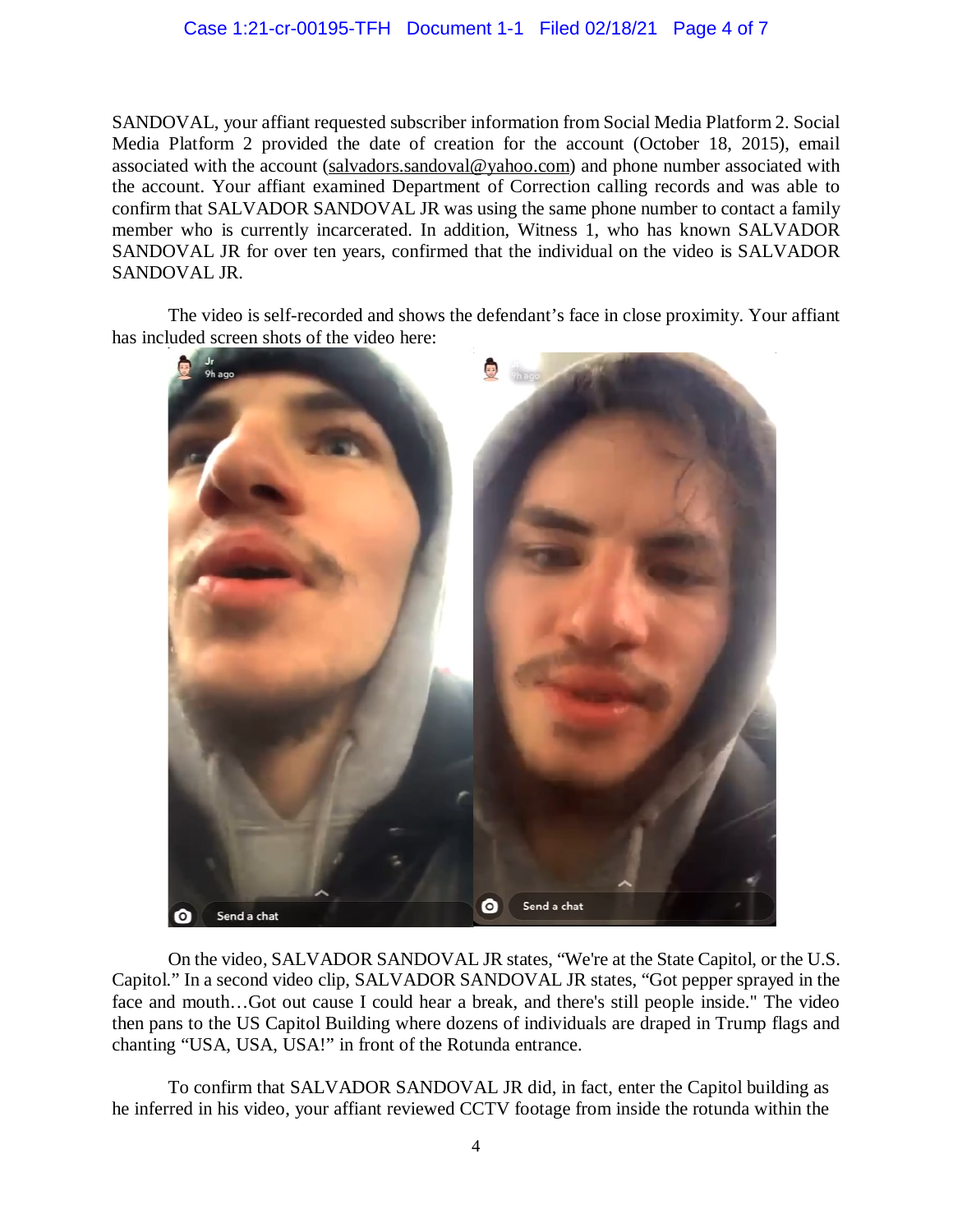US Capitol building itself. Your affiant identified SALVADOR SANDOVAL JR in this footage (stringy dark hair falling onto his forehead) and the same facial hair (unkempt mustache and chin hair). Your affiant has included a screen shot of SALVADOR SANDOVAL on CCTV here: by locating an individual who was dressed in the same attire (hooded grey sweatshirt, underneath a black jacket), carried the same accessory (backpack with black straps), had the same hair style



 This CCTV shows that SALVADOR SANDOVAL JR was not only inside the Capitol, but was also engaged in assaulting law enforcement officers.

 enforcement officers who are clearly identified as Metropolitan Police Officers via insignias on Metropolitan Police Officer, pulled it toward himself, but was unsuccessful in prying it free from The CCTV footage shows SALVADOR SANDOVAL pushing two different law their jackets and helmets. SALVADOR SANDOVAL JR also grabbed the shield of a third the officer's grasp. Your affiant has included a screen shot of the CCTV showing one of the assaults here: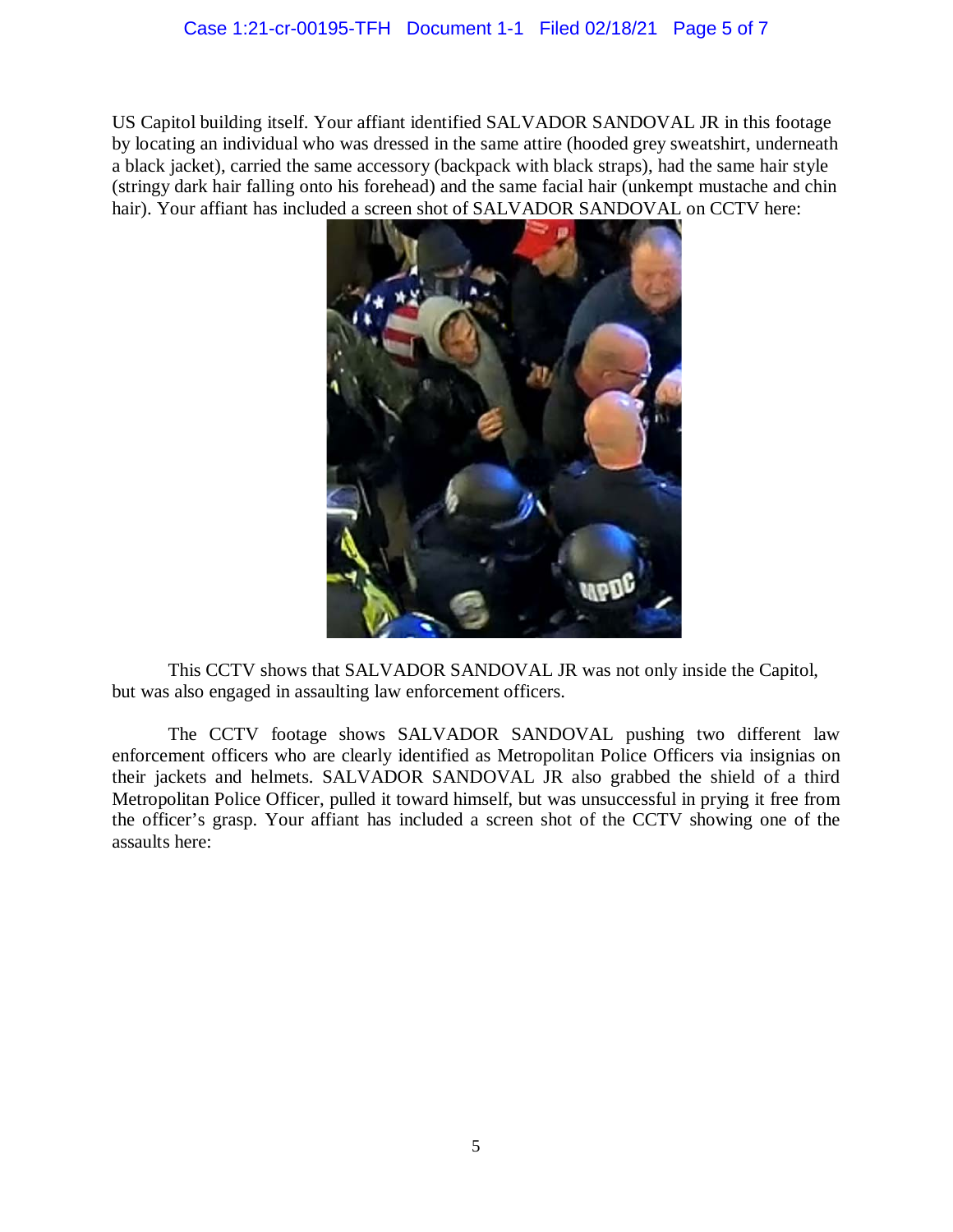

 are consistent. Based on the above set of facts, your affiant believes he has established probable cause showing that SALVADOR SANDOVAL JR was unlawfully inside the Capitol during the riots of January 6, 2021, and obstructed, impeded, and interfered with law enforcement officers lawfully engaged in the lawful performance of their duties incident to and during the commission namely, the vote count of the Electoral College of the 2020 Presidential Election. Finally, your affiant compared the individual pictured in the Social Media Platform 2 video clip referenced above and a driver's license photo of SALVADOR SANDOVAL JR. The images of a civil disorder, which adversely affected the performance of a federally protected function,

DEBORAH SANDOVAL violated 18 U.S.C. § 1752(a)(1) and (2), which makes it a crime to (1) knowingly enter or remain in any restricted building or grounds without lawful authority to do; and (2) knowingly, and with intent to impede or disrupt the orderly conduct of Government business or official functions, engage in disorderly or disruptive conduct in, or within such proximity to, any restricted building or grounds when, or so that, such conduct, in fact, impedes or disrupts the orderly conduct of Government business or official functions. For purposes of Section area of a building or grounds where the President or other person protected by the Secret Service, Based on the foregoing, your affiant submits that there is probable cause to believe that 1752 of Title 18, a "restricted building" includes a posted, cordoned off, or otherwise restricted including the Vice President, is or will be temporarily visiting; or any building or grounds so restricted in conjunction with an event designated as a special event of national significance.

violated 40 U.S.C. § 5104 $(e)(2)(D)$  and § 5104 $(e)(2)(G)$ , which makes it a crime to willfully and knowingly (D) utter loud, threatening, or abusive language, or engage in disorderly or disruptive conduct, at any place in the Grounds or in any of the Capitol Buildings with the intent to impede, disrupt, or disturb the orderly conduct of a session of Congress or either House of Congress, or the Your affiant submits there is also probable cause to believe that DEBORAH SANDOVAL orderly conduct in that building of a hearing before, or any deliberations of, a committee of Congress or either House of Congress; and (G) parade, demonstrate, or picket in any of the Capitol Buildings.